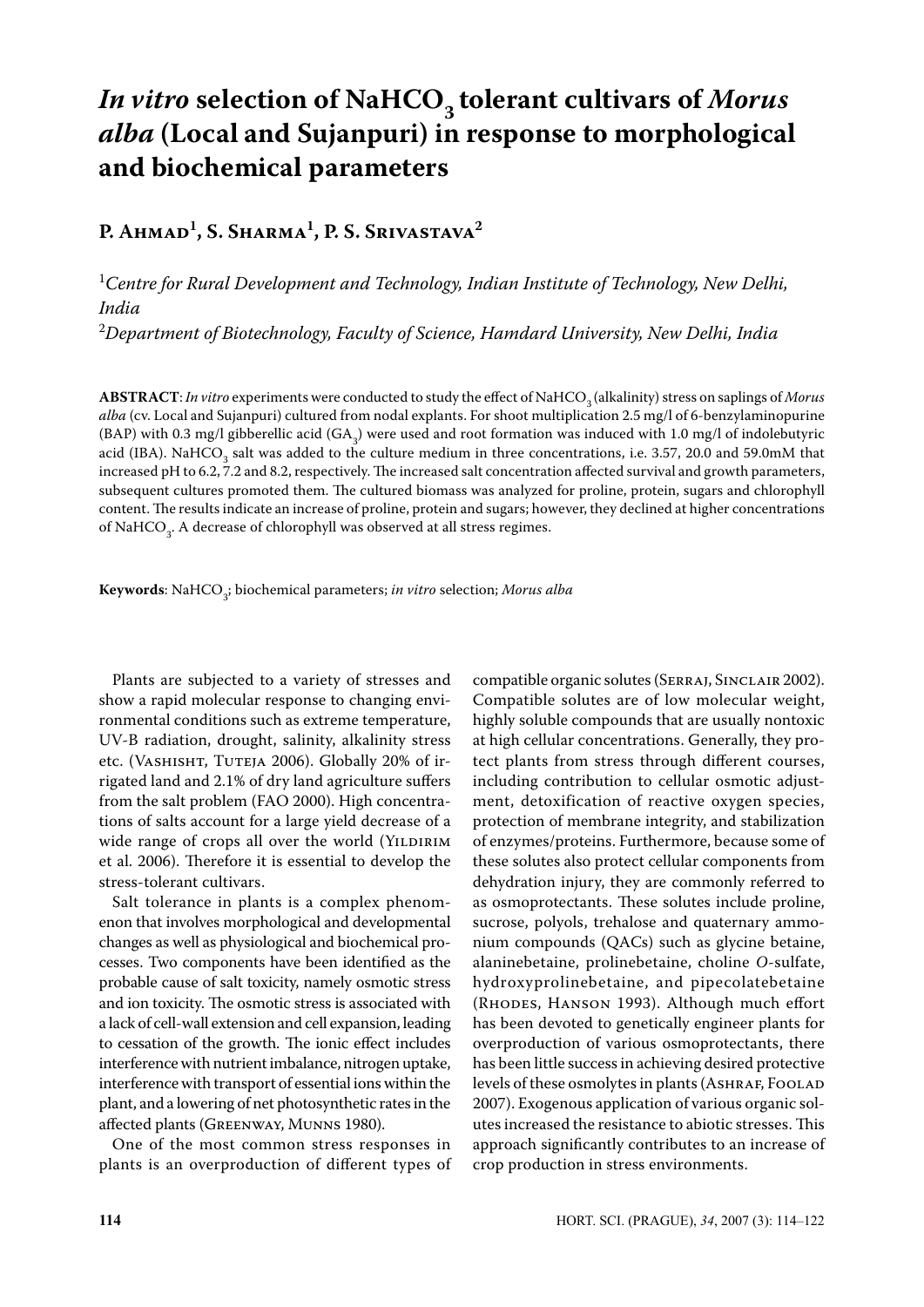Genetic variability within a species is a valuable tool in screening for higher salt tolerance. *Morus alba* belongs to the family *Moraceae*; it is a multipurpose woody perennial, deciduous and dioecious tree and is purposely cultivated for sericulture. It requires slightly acidic soil (pH 6.2–6.8) and is not easily cultivated on saline/alkaline soils. Due to the heterozygous nature of mulberry plants it is difficult to bring variability through plant breeding and other methods; hence, to create such variability tissue culture might be used.

#### **MATERIALS AND METHODS**

#### **Explant collection and sterilization**

The healthy nodal segments (1.5 to 2.0 cm) with axillary buds of *Morus alba* (cv. Local and Sujanpuri) collected from 3-year old mulberry plants growing on normal soil (pH = 7.5,  $EC_e = 0.110$  mmhos/cm) at Micromodel, IIT, Delhi, were washed and sterilized with 0.7% (w/v) bleach solution (sodium hypochlorite, NaOCl<sub>2</sub>) for 10 min and in 0.1% (w/v) aqueous  $HgCl_2$ (mercuric chloride) solution for 10 min. Then they were rinsed 5–6 times with sterilized distilled water.

# **Shoot multiplication**

The Murashige and Skoog's (1962) medium containing  $3\%$  (w/v) sucrose,  $2.5 \text{ mg/l}$  of 6 benzylaminopurine and  $0.3 \text{ mg/l}$  GA<sub>3</sub> was used with freshly cut explants for shoot multiplication. To induce alkaline stress, the medium was supplemented with 3.57, 20.0 and 59.0mM of NaHCO<sub>3</sub> increasing the pH to 6.2, 7.2 and 8.2, respectively, before gelling it with 0.8% (w/v) agar. 20 ml of the molten media per 50 ml test tube was autoclaved at 15 psi for 15 min and sterilized explants were inoculated vertically onto the culture medium.

For each treatment twenty explants, one explant per test tube, were maintained and each subculturing was done after 25 days. The first culturing was done on MS + BAP + GA<sub>3</sub> + NaHCO<sub>3</sub>, followed by subculturing on (*i*) MS + BAP + GA<sub>3</sub>, (*ii*) MS + BAP + GA<sub>3</sub> + NaHCO<sub>3</sub> (for shoot development) and (*iii*) MS + IBA (for root development). All cultures were maintained in  $25 \pm 1$ °C under 16 h photoperiod. For all cultures data regarding survival rate and length of shoots per explant, fresh and dry mass were recorded.

# **Root induction**

Well developed shoots (5.0 cm long) with 3 to 4 leaves were transferred on MS medium supplemented with 1.0 mg/l of indolebutyric acid (IBA) and data on root formation, number and length of roots per plantlet were collected.

#### **Chlorophyll estimation**

Chlorophyll content was determined with Hiscox and Israelstam (1979) method using DMSO as a blank.

# **Estimation of proline**

Proline concentration was determined using the method of BATES et al.  $(1973)$ . Fresh leaves  $(0.5 g)$ were homogenized in 10 ml of 3% aqueous sulphosalicylic acid. 2 ml aliquot of the supernatant was mixed with an equal volume of acetic acid and acid ninhydrin and incubated for 1 h at 100°C. The reaction was terminated in ice bath and proline was extracted with 4 ml of toluene. Absorbance was determined spectrophotometrically at 520 nm (Beckman 640 D, USA) using toluene for a blank.

# **Protein estimation**

Proteins were estimated with BRADFORD (1976) method. Fresh material (0.5 g) was homogenized in 1 ml phosphate buffer (pH 7.0). The crude homogenate was centrifuged at 5,000× g for 10 min. 0.5 ml of freshly prepared trichloricacetic acid (TCA) was added and centrifuged at 8,000× g for 15 min. Debris was dissolved in 1 ml of 0.1N NaOH and 5 ml Bradford reagent was added. Absorbance was recorded spectrophotometrically at 595 nm (Beckman 640 D, USA) using bovine serum albumin as a standard.

#### **Sugar estimation**

Sugar was estimated with Dey (1990) method. Leaves (0.5 g) were extracted twice with hot 90% ethanol. Ethanol extracts were then combined. The final volume of the pooled extract was made up to 25 ml with double distilled water. A suitable aliquot was taken from the extract and 1 ml 5% phenol and 5 ml of concentrated sulphuric acid were added. Final volume of this solution was made up to 10 ml by adding double distilled water. Absorbance of this solution was measured at 485 nm using a UV-Vis spectrophotometer (Beckman 640 D, USA).

#### **Statistical analysis**

Statistical analysis of the data was done following the methods of analysis of variance (ANOVA)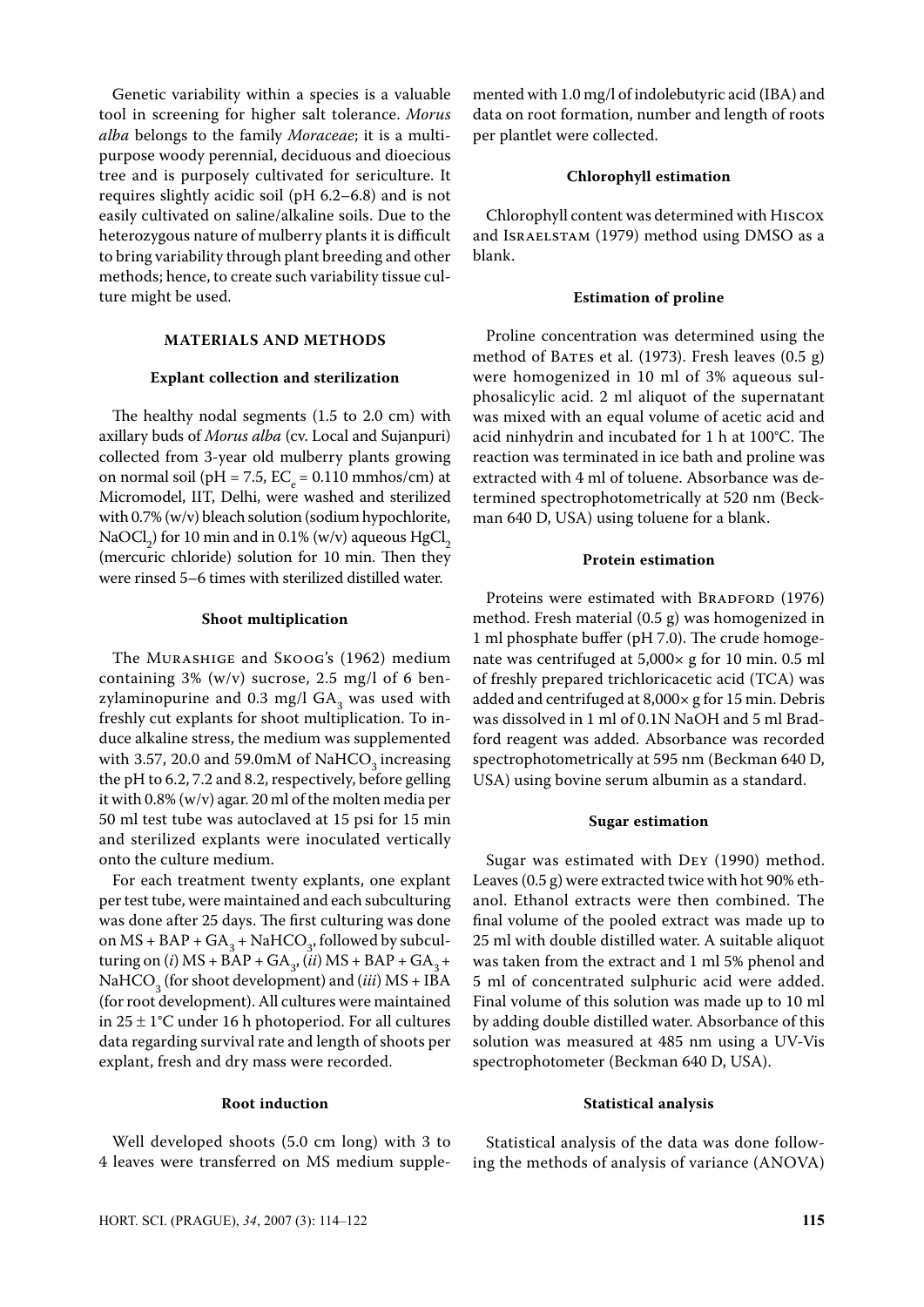according to PANSE and SUKHATME (1967) using Agris statistical software programme (AgRes 3.01) to confirm the validity of the data. Critical difference (CD) was calculated at 5% probability level.

#### **RESULTS AND DISCUSSION**

#### **Survival percentage**

Data referring to the effect of NaHCO<sub>3</sub> on survival are presented in Fig. 1A. A decrease of survival rate was found to be concentration-dependent. In the 1<sup>st</sup> culture the reduction of survivability was 40.9 and 44.7% in Local and Sujanpuri cultivars, respectively, at higher concentrations of T4 (59.0mM NaHCO<sub>3</sub>). In the 3rd transfer the reduction of survival in cv. Local was 53%, in Sujanpuri 64.5%.

These results correspond to the findings of Vijayan et al. (2003) who showed that at 0.25% NaCl the average decline in survival of mulberry cultivars was 16.6% and at higher salinity, namely 0.75% and 1.0% NaCl, a reduction of 76.9% and 98.1%, respectively, was observed.

# **Shoot length (cm)**

During NaHCO<sub>3</sub> stress the shoot length decreased. This decrease was higher in Sujanpuri than in Local; however, an increase in shoot length was observed in subsequent cultures but compared to the control there was a reduction with all salt concentrations (Fig. 1B). In the  $4<sup>th</sup>$  culture with the highest salt concentration, i.e. 59mM NaHCO<sub>3</sub> the reduction of shoot length was 49.1% in Sujanpuri and 43.2% in Local.

Similarly to the present report, a negative linear relationship in shoot length was observed with an increasing concentration of salt in *Salvidora persica* reported by Ramoliya et al. (2004). Shoot length reductions of 17, 20 and 22% were recorded in *Triticum aestivum,* cv. Sarsabz at 25, 50 and 100mM of NaCl, respectively, and a decrease of 10.6, 18.5 and 21% was observed at similar levels of  $\text{Na}_2\text{SO}_4$  compared to the control (Zaman et al. 2002). Shoot length was also significantly reduced in six olive cultivars at different concentrations of salt. Shoot length reduction ranged between 42% in Megaristiks to 78% in Mastoidis cultivars of *Olea europaea* at 200mM



Fig. 1. Effect of NaHCO<sub>3</sub> on (A) survival, (B) shoot length (cm), (C) fresh mass (mg), and (D) dry mass (mg) in two cultivars of *Morus alba* L. Each point is the mean of three replications and the bars indicate  $\pm$  SE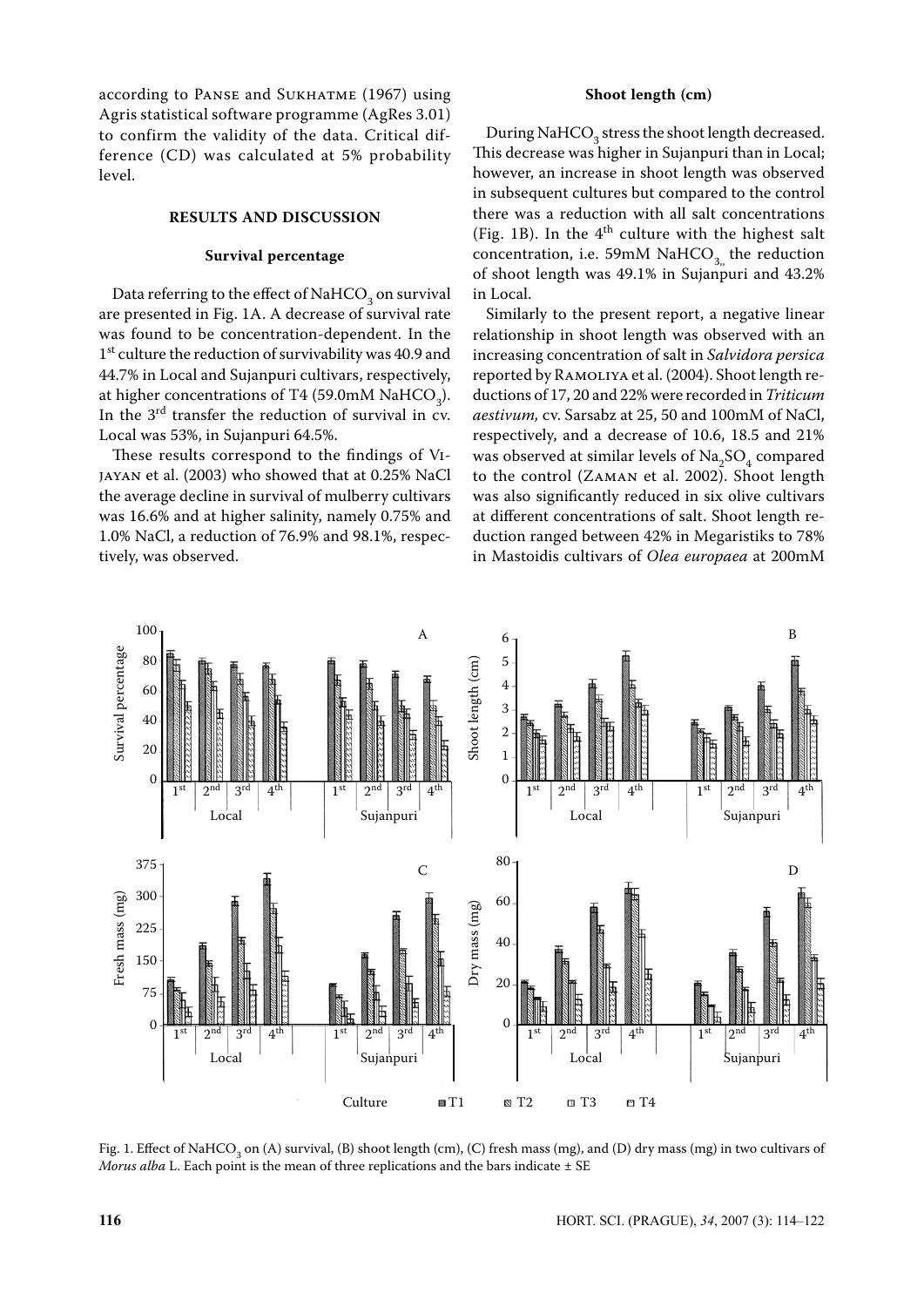

NaCl in relation to the control (CHARTZOULAKIS et al. 2002).

#### **Fresh and dry mass (mg)**

The fresh mass decreased by 70.2% in Local and by 83.8% in Sujanpuri in the  $1<sup>st</sup>$  culture (after 25 days) with 59.0mM NaHCO<sub>3</sub>, but the subsequent cultures enhanced it (Fig. 1C).

A remarkable reduction of fresh mass of shoots developed from the axillary buds at higher salinity was reported in mulberry (Vijayan et al. 2003). However, Roussos et al. (2006) noticed that fresh mass of jojoba (*Simmondsia chinesis*) explant increased significantly over time under all stress levels, and showed a decrease only at the concentration of 169.2mM salt. Zaman et al. (2002) showed 62% and 80% reduction of shoot fresh mass at 50 and 100mM of NaCl, respectively, and 17% and 53% shoot fresh mass reduction at similar levels of  $\text{Na}_2\text{SO}_4$  in *Triticum aestivum* cv. Sarsabz.

Fig. 1D summarizes data pertaining to the effect of NaHCO<sub>3</sub> on dry mass. The NaHCO<sub>3</sub> decline to 62.22 and 68.0% in Local and Sujanpuri, respectively.

Dry mass of *Salvadora persica* (leaf, stem and shoot) was also significantly decreased in response to increasing concentrations of salt in soil (Ramo-LIYA et al. 2004). Biomass weight decreased with an increasing concentration of salt (40–160mM) also in *Artemisia annua* (Qureshi et al. 2005) and



Fig. 2. Effect of NaHCO<sub>3</sub> on (A) rooting percentage, (B) number of roots and (C) root length (cm) in two cultivars of *Morus alba* L. Each point is the mean of three replications and the bars indicate ± SE

jojoba (*Simmondsia chinesis*) (Roussos et al. 2006). Further, Soussi et al. (1998) demonstrated that the dry mass of chick pea (*Cicer arietinum* L.) was not affected by 50 and 75mM NaCl, but at 100mM the dry matter decreased. The salinity level of 10.6/ds, under moisture and dry conditions, decreased dry matter by 34.5% and 39% in *C. rothii,* respectively (Ramoliya, Pandey 2003).

Reduced growth at higher salt levels may be associated with a marked inhibition of photosynthesis (Chartzoulakis et al. 2002). Toxic effects caused by salt accumulation might become visible at higher Na<sup>+</sup> and/or Cl<sup>–</sup> concentrations and may hamper the plant growth (CHARTZOULAKIS et al. 2002). Moreover, under salt stress conditions the  $K^+$  concentration is severely reduced in roots as well as in leaves (Chartzoulakis et al. 2002) and this reduction in potassium ions may also be reflected in terms of reduction in different growth parameters.

#### **Root formation**

Observations of *in vitro* root formation were performed after the  $4<sup>th</sup>$  culture (100 days) and the results are presented in Fig. 2A. Percentage of root formation declined in both cultivars due to salt stress, but this effect was more prominent in cv. Sujanpuri than in Local. A significant decrease, namely 58% and 81.4%, was observed in Local and Sujanpuri, respectively, at the stress level of 59mM  $\mathrm{NaHCO}_{3}$ .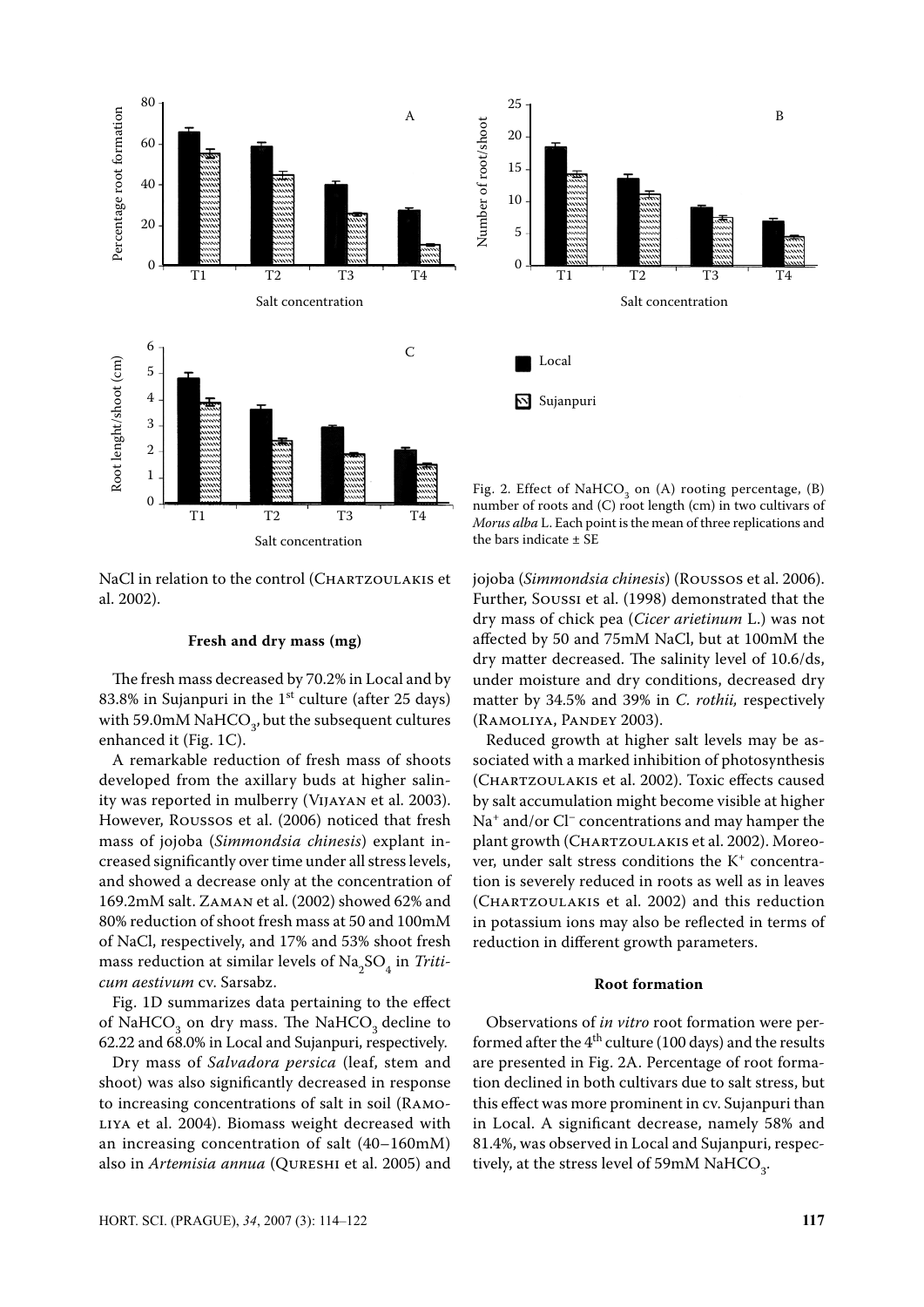# **Number of roots per plantlet**

Fig. 2B represents results of the effect of NaHCO<sub>3</sub> on number of roots per plantlet. At the concentration of 59mM NaHCO<sub>3</sub> the number of roots decreased to 61.3 and 68.0% in Local and Sujanpuri, respectively. A detrimental effect of different concentration levels of NaHCO<sub>3</sub> on the number of roots per plantlet was reported to be directly related to salt concentration and exposure time.

# **Root length (cm)**

The effect of different concentrations of  $\mathrm{NaHCO}_{3}$ on root length was studied after the  $4<sup>th</sup>$  culture. A decrease of 55.2% in root length of Local and 60.8% in Sujanpuri was observed with 59mM NaHCO<sub>2</sub> (Fig. 2C).

A linear decrease of root length was observed in increasing concentrations of salt in *Salvadora persica* (Ramoliya et al. 2004). The root length decreased by 19.7% in 10.6 ds under moisture conditions, and by 27.4% in 10.6/ds under dry conditions in *Cordia*  rothii (RAMOLIYA, PANDEY 2003). ZAMAN et al. (2002) showed a root length reduction of 15, 35 and 47% at 25, 50 and 100mM NaCl, respectively, and 8, 12 and 30%, at similar levels of  $\text{Na}_2\text{SO}_4$ , in *Triticum aestivum* cv. Sarsabz. For root formation, nutrient salts contained in the medium in a balanced and optimum amount may have a dramatic effect both on rooting percentage and root number per plantlet (Bhojwani, Razdan 1996). Roots are reported to be among the first organs that show more sensitivity under salt stress (Muscolo et al. 2003). The presence of sodium in NaHCO<sub>3</sub> might have hindered the uptake of other essential nutrients and affected root parameters.

#### **Pigments**

# *Chlorophyll a, b and total*

In the  $1<sup>st</sup>$  culture at T4 concentration of NaHCO<sub>3</sub> (pH 8.2) chlorophyll *a* declined to 48.2%, chlorophyll *b* to 57.1%, and total chlorophyll to 51.6% in Sujanpuri; Local showed a decrease of 40% in chlorophyll *a*, 50% in chlorophyll *b* and 43% in total chlorophyll (Table 1). Cultivar Local in the  $4<sup>th</sup>$  culture did not show any significant effect of NaHCO<sub>3</sub> stress, whereas a little decrease was observed in Sujanpuri.

Our results are in accordance with several reports on decreased contents of chlorophyll by salt stress as reported in number of glycophytes (AGASTIAN et al. 2000). HARINASUT et al. (2000) reported a decrease in chlorophyll *a*, *b* and total in mulberry with

|                         | independent replicates $\pm$ S.D. |                                                  |                                                 |                                                                                                 |                 |                    |                                                   |                 |        |          |       |
|-------------------------|-----------------------------------|--------------------------------------------------|-------------------------------------------------|-------------------------------------------------------------------------------------------------|-----------------|--------------------|---------------------------------------------------|-----------------|--------|----------|-------|
|                         |                                   |                                                  | Local cultivar                                  |                                                                                                 |                 | Sujanpuri cultivar |                                                   |                 |        | CD at 5% |       |
| Culturing               | Parameters                        |                                                  | T3                                              | H,                                                                                              |                 |                    |                                                   | H,              |        |          | VT    |
|                         | $\mathop{\mathrm{ch}}\nolimits_a$ |                                                  | $0.65 \pm 0.03$ $0.54 \pm 0.02$ $0.41 \pm 0.05$ | $0.39 \pm 0.001$                                                                                | $0.58 \pm 0.04$ |                    | $0.44 \pm 0.02$ $0.39 \pm 0.001$ $0.30 \pm 0.02$  |                 | 0.0071 | 0.0101   | 0.021 |
| 1 <sup>st</sup> culture | chl. b                            | $0.28 \pm 0.001$ $0.19 \pm 0.02$                 | 0.01<br>$0.17 \pm 0$                            | $0.14 \pm 0.005$                                                                                | $0.35 \pm 0.01$ |                    | $0.30 \pm 0.01$ $0.21 \pm 0.001$ $0.15 \pm 0.001$ |                 | 0.041  | 0.047    | 0.060 |
|                         | total chl.                        | $0.93 \pm 0.04$ $0.78 \pm 0.03$ $0.61 \pm 0.03$  |                                                 | $0.04$ $0.53 \pm 0.04$ $0.93 \pm 0.04$ $0.07 + 0.07$ $0.6 \pm 0.03$ $0.61 + 0.05$ $0.05 + 0.05$ |                 |                    |                                                   |                 | 0.029  | 0.037    | 0.051 |
|                         | d                                 | $0.67 \pm 0.03$ $0.58 \pm 0.05$ $0.43 \pm 0.05$  | 0.04                                            | $0.40 \pm 0.07$                                                                                 | $0.59 \pm 0.04$ |                    | $0.47 \pm 0.04$ 0.43 ± 0.06                       | $0.30 \pm 0.04$ | 0.009  | 0.022    | 0.025 |
| $4th$ culture           | ch. b                             | $0.34 \pm 0.07$ $0.24 \pm 0.001$ $0.21 \pm 0.01$ |                                                 | $0.01$ $0.16 \pm 0.002$ $0.40 \pm 0.01$ $0.34 \pm 0.001$ $0.24 \pm 0.002$ $0.16 \pm 0.03$       |                 |                    |                                                   |                 | 0.029  | 0.040    | 0.053 |

Table 1. *In vitro* effect of different concentrations (T1, T2, T3, T4) of NaHCO3 on chlorophyll *a*, *b* and total content (mg/g fw) in two cultivars of *Morus alba* L. Data are mean values of three

Table 1. In vitro effect of different concentrations (T1, T2, T3, T4) of NaHCO, on chlorophyll a, b and total content (mg/g fw) in two cultivars of Morus alba L. Data are mean values of three

 $11 - \text{control (pH 5.8), } T2 = 3.57 \text{mM (pH 6.2), } T3 = 20 \text{mM (pH 7.2), } T4 = 59 \text{mM (pH 8.2)}$ T1 – control (pH 5.8), T2 = 3.57mM (pH 6.2), T3 = 20mM (pH 7.2), T4 = 59mM (pH 8.2)For Table 1 and 2:  $V$  – cultivars,  $T$  – concentrations,  $V \times T$  – cultivar  $\times$  concentrations For Table 1 and 2:  $V$  – cultivars,  $T$  – concentrations,  $V \times T$  – cultivar  $\times$  concentrations

total chl. 1.0±0.05 0.82±0.03 0.82±0.03 0.56±0.09 0.99±0.04 0.81±0.06 0.67±0.04 0.46±0.07 0.029 0.042 0.058

 $0.99 \pm 0.04$ 

 $0.56 \pm 0.009$ 

 $0.64 \pm 0.03$ 

 $0.82 \pm 0.03$ 

 $1.0\pm0.05$ 

otal chl.

0.058

0.042

 $0.029$ 

 $0.46 \pm 0.07$ 

 $± 0.04$ 

0.67

 $± 0.06$ 

 $0.81$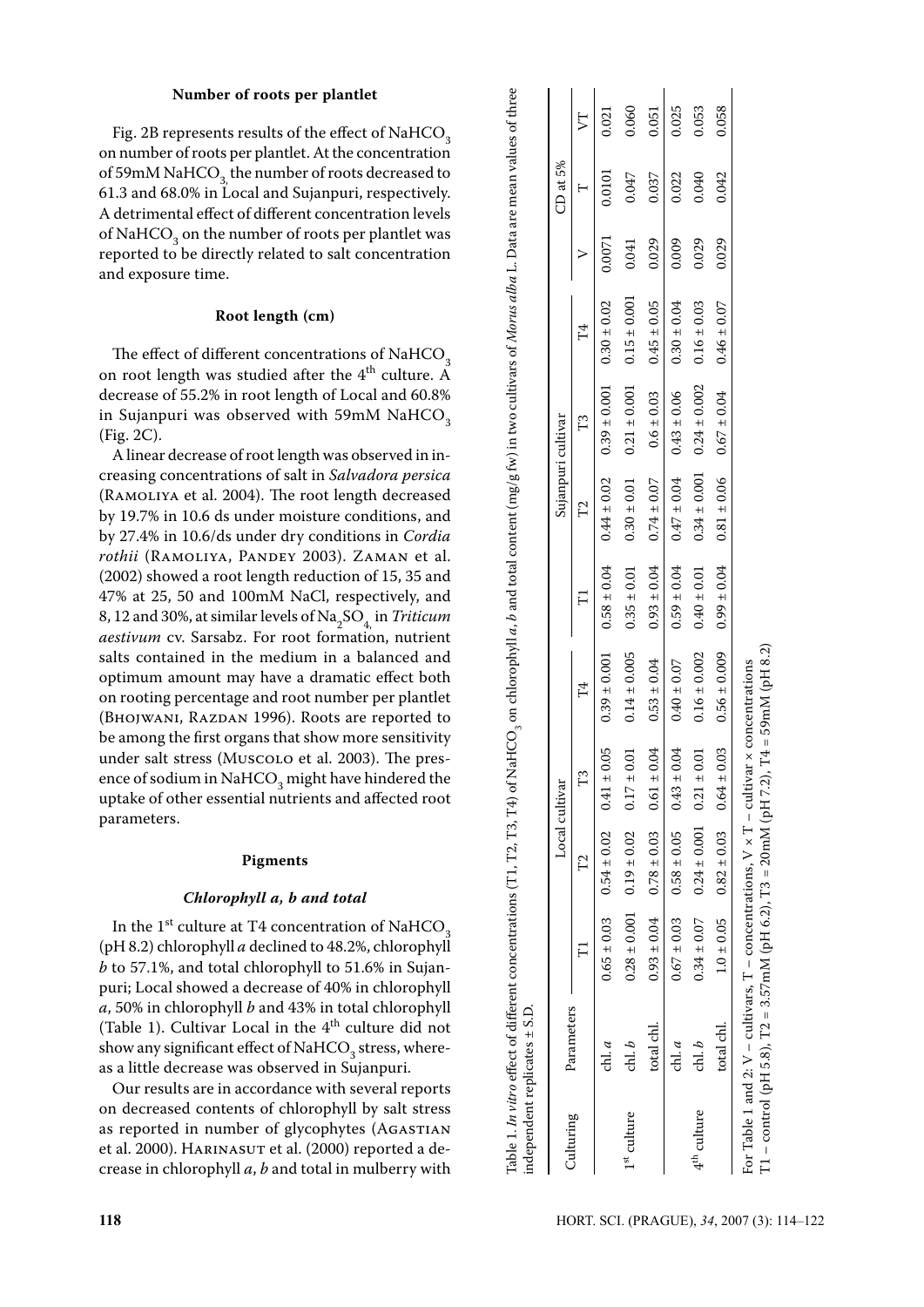increasing concentrations of salt in the media. Total chlorophyll content decreased significantly with the NaCl treatment in *Aegiceras corniculatum* (PARIDA et al. 2004). However Wang and Nil (2000) found out that chlorophyll content increased under condi tions of salt stress in *Amaranthus tricolor*. The inhibitory effects of salt on chlorophylls could be caused by suppression of specific enzymes responsible for the synthesis of green pigments (STROGONOVE et al. 1970). A decrease in the chlorophyll content may be attributed to the chlorophyllase activity (SUDHAKAR 1997). A lower reduction of chlorophyll pigments in the tolerant genotypes may be responsible for a higher dry matter accumulation (GARG, SINGLA 2004).

# **Proline content**

Results related to the effect of NaHCO<sub>3</sub> on proline content are summarized in Table 2. Proline content increased to 89.2% and 85.5% in Local and Sujanpuri cultivars, respectively, at concentration T4 in the  $1<sup>st</sup>$  culture and the subsequent culturing did not show any significant increase.

Our results of increased proline with  $NAHCO<sub>3</sub>$ treatments correspond to the findings of AGASTIAN et al. (2000) who reported an increase in proline content with increasing concentration of salt in mul berry genotypes. HARINASUT et al. (2000) showed that proline content in leaves of mulberry increases 11 times over control with 150mM NaCl conditions. However, PARIDA et al. (2004) reported decreasing proline content in leaves of *Aegiceras corniculatum* during NaCl exposure. A positive correlation be tween magnitude of free proline accumulation and salt tolerance was suggested as an index for deter mining salt tolerance potentials between cultivars (RAMANJULA, SUDHAKAR 2001). Proline improves the salt tolerance by protecting protein turnover mechanism and by upregulating stress protective proteins (THAKUR, SHARMA 2005).

Proline interacts with enzymes to preserve protein structure and activities, reduces enzyme denatura tion caused due to heat, salt stress etc., and acts as a reserve source of carbon, nitrogen and energy during recovery from stress (Sairam, Tyagi 2004).

# **Protein content**

Increase of protein accumulation was 53.9% in cultivar Local and 50.4% in Sujanpuri with the treat ment T3 (20mM NaHCO<sub>3</sub>) in the 1<sup>st</sup> culture, while a slight increase of 54.5% and 53% was observed in Local and Sujanpuri, respectively, in the  $4<sup>th</sup>$  culture

|                         |                      |                 | Local cultivar                                 |                  |                 |                 | Sujanpuri cultivar |                 |                 |       | CD at 5% |      |
|-------------------------|----------------------|-----------------|------------------------------------------------|------------------|-----------------|-----------------|--------------------|-----------------|-----------------|-------|----------|------|
|                         | Culturing Parameters |                 | $\mathbb{Z}$                                   | T <sub>3</sub>   |                 |                 | P                  | F3              |                 |       |          | 5T   |
|                         | proline              |                 | $8.97 \pm 0.2$ $27.91 \pm 0.9$ $28.34 \pm 0.8$ |                  | $83.51 \pm 1.8$ | $8.70 \pm 0.2$  | $25.02 \pm 0.8$    | $40.34 \pm 1.3$ | $60.2 \pm 1.5$  | $\Xi$ | 1.95     | 2.77 |
| [ <sup>st</sup> culture | protein              |                 | $5.5 \pm 0.1$ 9.07 $\pm$ 0.2                   | $11.95\pm0.3$    | $11.86 \pm 0.2$ | $4.98 \pm 0.1$  | $6.77 \pm 0.1$     | $10.05 \pm 0.6$ | $9.99 \pm 0.2$  | 0.61  | 0.77     | 1.04 |
|                         | $s$ ugar             | $3.21 \pm 0.09$ | $5.89 \pm 0.1$                                 | $8.75 \pm 0.2$   | $8.69 \pm 0.2$  | $2.85 \pm 0.0$  | $4.30 \pm 0.1$     | $7.15\pm0.1$    | $7.02 \pm 0.1$  | 0.44  | 0.65     | 0.81 |
|                         | proline              |                 | $9.05 \pm 0.2$ $29.51 \pm 0.9$ $51.71 \pm 1.5$ |                  | $85.02 \pm 1.9$ | $8.80 \pm 0.2$  | $27.32 \pm 0.8$    | $43.04 \pm 1.4$ | $67.11 \pm 0.1$ | 2.20  | 3.10     | 4.30 |
| $4th$ culture           | protein              | $5.71 \pm 0.2$  | $9.2 \pm 0.2$                                  | $12.57 \pm 0.3$  | $12.51 \pm 0.4$ | $5.27 \pm 0.1$  | $6.9 \pm 0.1$      | $11.23 \pm 0.3$ | $11.09 \pm 0.2$ | 0.83  | 12       | 1.54 |
|                         | sugar                | $3.41 \pm 0.1$  | $6.01 \pm 0.1$                                 | 0.2<br>$9.7 \pm$ | $9.63 \pm 0.3$  | $2.97 \pm 0.06$ | $5.61 \pm 0.1$     | $7.9 \pm 0.2$   | $7.81 \pm 0.2$  | 0.65  | 0.91     | 1.35 |

Table 2. *In vitro* effect of different concentrations (T1, T2, T3, T4) of NaHCO<sub>3</sub> on proline (µg/g fw), protein (mg/g fw) and soluble sugar (mg/g fw) content in two cultivars of *Morus alba* L.

Table 2. In vitro effect of different concentrations (T1, T2, T3, T4) of NaHCO<sub>3</sub> on proline (µg/g fw), protein (mg/g fw) and soluble sugar (mg/g fw) content in two cultivars of Morus alba L.

Data are mean values of three independent replicates ± S.D.

Data are mean values of three independent replicates ± S.D.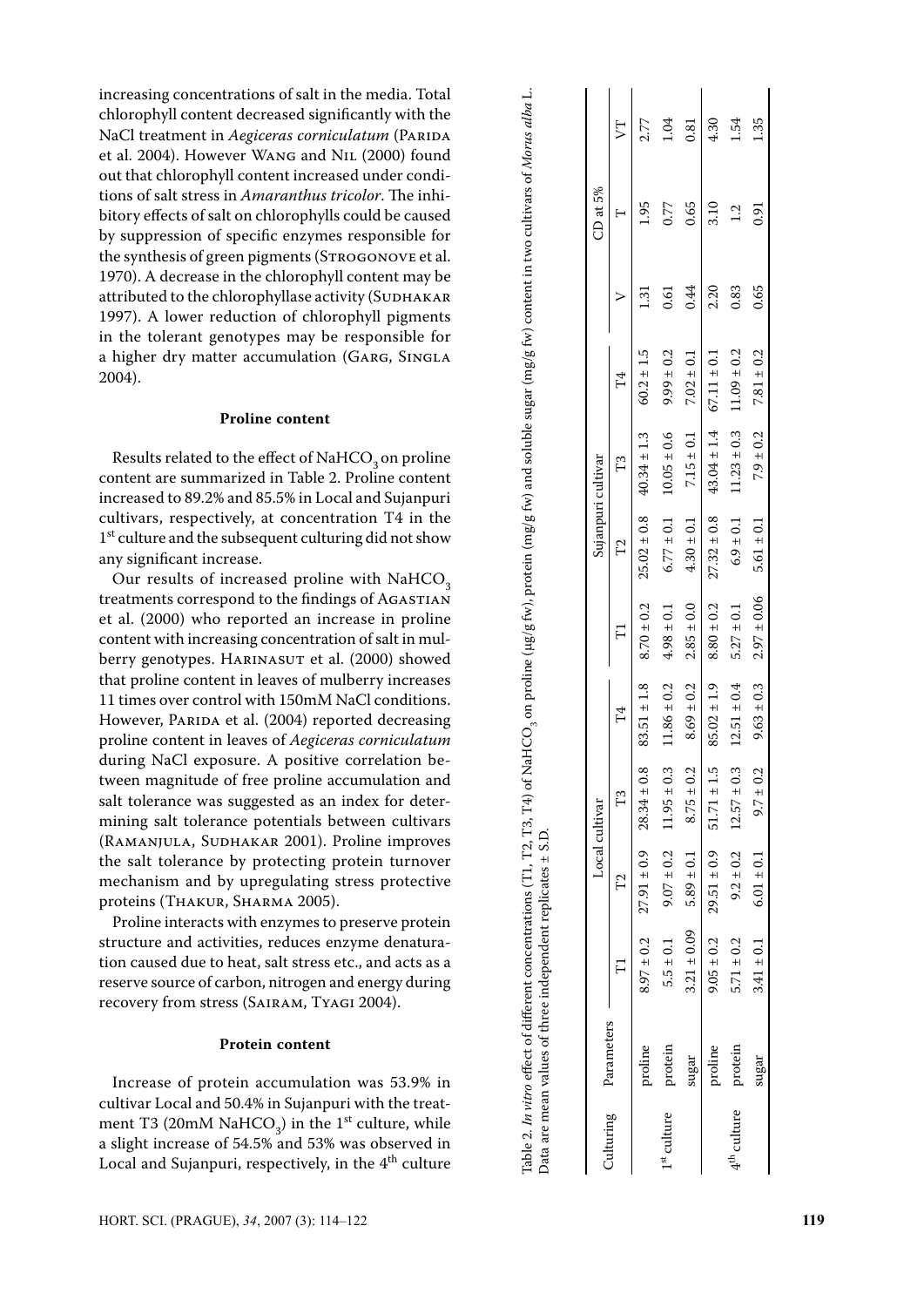$(3<sup>rd</sup> transfer)$  at the same concentration. At higher concentrations of T4 (59mM NaHCO<sub>3</sub>) protein accumulation declined in both cultivars (Table 2).

Our results of increasing protein in low concentration of salt and decreasing at high concentration of salt correspond with the findings of AGASTIAN et al. (2000) who showed that the content of soluble protein increased at low salinity and decreased at higher salinity (8 and 12 ms/cm), irrespective of mulberry genotypes.

At lower levels of NaCl (75mM NaCl) there was an increase in protein content but higher concentrations (150–300mM NaCl) caused it to decline in shoots and roots of *Pancratium maritimum* (KHEDR et al. 2003). This suggests that the initial response to salt-developed water stress involves an increased protein synthesis that is prevented when the stress becomes too severe (KHEDR et al. 2003). Highly decreased protein contents were reported in mangrove (*Bruguiere parviflora*) by PARIDA et al. (2002) in response to salt stress.

Protein degradation might be the result of an increased activity of the protease or other catabolic enzymes that are activated under salt stress (Ramanjula et al. 1994).

# **Soluble sugar content**

Table 2 deals with the results related to the effect of NaHCO<sub>3</sub> on soluble sugar content. An increase of 63.3% and 60.1% was observed in Local and Sujanpuri cultivars, respectively, in the  $1<sup>st</sup>$  culture at the concentration of T3 (20mM NaHCO<sub>3</sub>), while in the  $4<sup>th</sup>$  culture (3<sup>rd</sup> subculture) an increase of 64.8% in cultivar Local and 62.4% in cultivar Sujanpuri was noticed at the same concentration. A decrease in sugar content was observed at the higher concentration T4 (59mM NaHCO<sub>3</sub>) in both cultivars of *M. alba*.

Agastian et al. (2000) reported that low salt concentrations induce soluble sugars, and at higher concentrations a decrease was observed in mulberry genotypes. ASHRAF and TUFAIL (1995) determined that total soluble sugar content increases with the increase in salt concentration in sunflower. Carbohydrates such as sugars (glucose, fructose, sucrose, fructans) and starch accumulate under salt stress in true mangrove, *Bruguiera parviflora* (PARIDA et al. 2002). Their major functions are osmoprotection, osmotic adjustment, carbon storage and radical scavenging (PARIDA, DAS 2005).

#### **CONCLUSIONS**

A lot of work has been done on salinity stress on plants; yet, studies on alkalinity stress are very

scarce. The results obtained in the present study revealed that screening of salt tolerant genotypes of mulberry by tissue culture can be employed for the reclamation of alkalinity-affected land. Tissue culture is the only technique to bring such variability in mulberry genotypes. An increase in osmotic solutes helps the mulberry plant to withstand the environmental challenges.

#### **Ac k n o w l e d g e m e n t**

We gratefully acknowledge the Council of Scientific and Industrial Research (CSIR), New Delhi, India, for providing the financial assistance. Parvaiz Ahmad is thankful to the CSIR for the award of Senior Research Fellowship.

# **R e f e r e n c e s**

- AGASTIAN P., KINGSLEY S.J., VIVEKANANDAN M., 2000. Effect of salinity on photosynthesis and biochemical characteristics in mulberry genotypes. Photosynthetica, *38*: 287–290.
- ASHRAF M., FOOLAD M.R., 2007. Roles of glycine betaine and proline in improving plant abiotic stress resistance. Environmental and Experimental Botany, *59*: 206–216.
- ASHRAF M., TUFAIL M., 1995. Variation in salinity tolerance in sunflower (*Helianthus annuus* L.). Journal of Agronomy and Soil Science**,** *174***:** 351–362.
- BATES L., WALDREN P.P., TEARE J.D., 1973. Rapid determination of free proline of water stress studies. Plant and Soil, *39*: 205–207.
- BHOJWANI S.S., RAZDAN M.K., 1996. Plant Tissue Culture: Theory and Practice. Amsterdam, Elsevier Publishers: 502.
- BRADFORD M.M., 1976. A rapid and sensitive method for the quantitation of microgram quantities of protein using the principle of protein-dye binding. Analytical Biochemistry, *72*: 248–259.
- CHARTZOULAKIS K., LOUPASSAK I., BERTAKI M., AN-DROULAKIS I., 2002. Effect of NaCl salinity on growth, ion content and  $\mathrm{CO}_2$  assimilation rate of six olive cultivars. Scientia Horticulturae, *96*: 235–247.
- DEY P.M., 1990. Oligosaccharides. In: Dey P.M. (ed.), Methods in Plant Biochemistry, Vol. 2, Carbohydrates. London, Academic Press: 189–218.
- FAO, 2000. Global network on integrated soil management for sustainable use of salt-affected soils. Available in http:// www.fao.org/ag/AGL/agll/spush/intro.htm.
- GARG N., SINGLA R., 2004. Growth, photosynthesis, nodule nitrogen and carbon fixation in the chickpea cultivars under salt stress. Brazilian Journal of Plant Physiology, *16*: 137–146.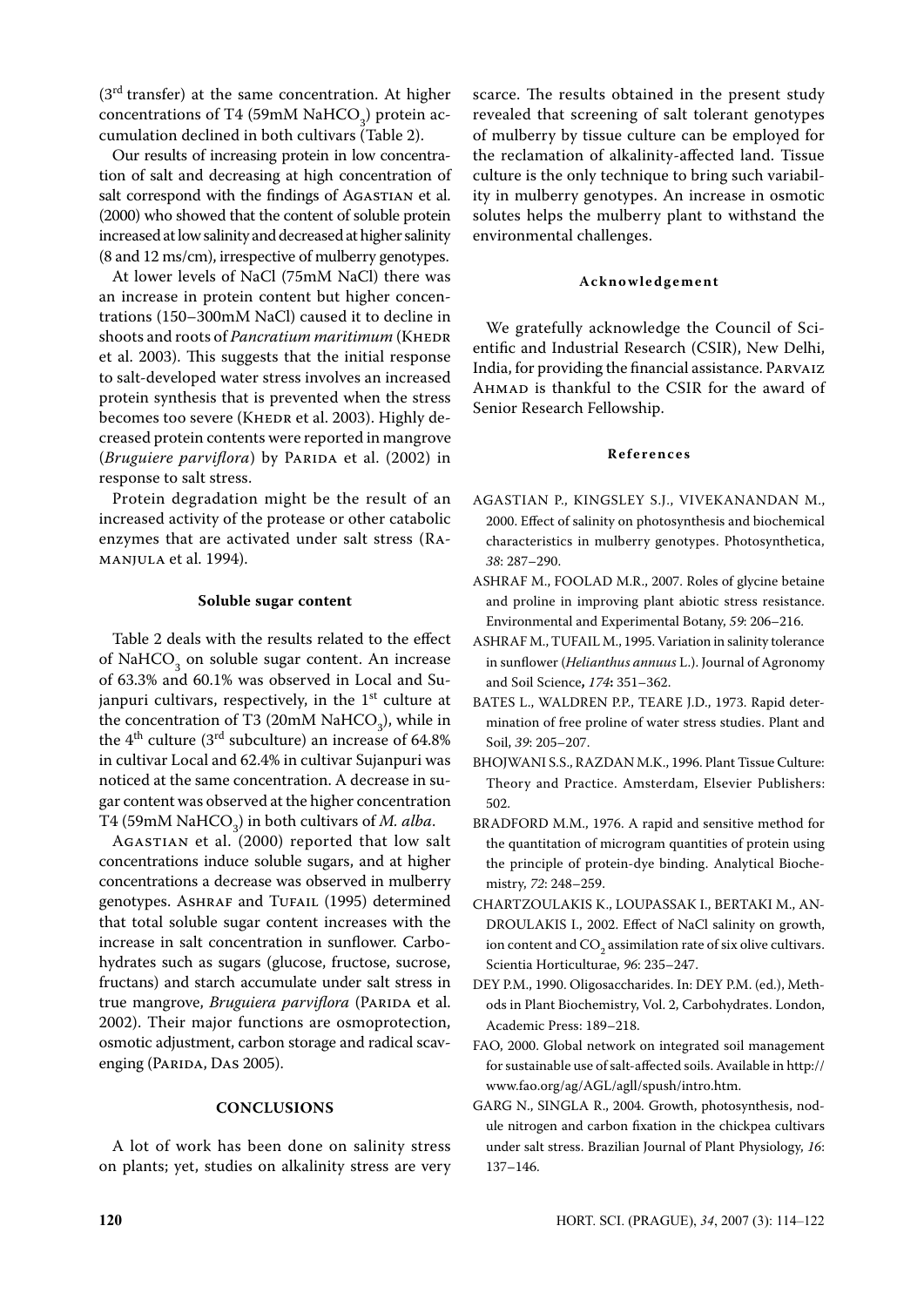GREENWAY H., MUNNS R., 1980. Mechanisms of salt tolerance in nonhalophytes. Annual Reviews in Plant Physiology, *31*: 149–190.

HARINASUT P., SRISUNAK S., PITUKCHAISOPOL S., CHAROENSATAPORN R., 2000. Mechanism of adaptation to increasing salinity of mulberry: proline content and ascorbate peroxidase activity in leaves of multiple shoots. Science Asia, *26*: 207–211.

HISCOX J.D., ISRAELSTAM G.F., 1979. A method for the extraction of chlorophyll from leaf tissue without maceration. Canadian Journal of Botany, *57*: 1332–1334.

KHEDR A.H.A., ABBAS M.A., WAHID A.A.A., QUICK W.P., ABOGADALLAH G.M., 2003. Proline induces the expression of salt stress responsive proteins and may improve the adaptation of *Pancratium maritimum* L. to salt stress. Journal of Experimental Botany, *54*: 2553–2562.

MURASHIGE T., SKOOG F., 1962. A revised medium for rapid growth and bioassays with tobacco tissue culture. Physiologia Plantarum, *15*: 473–497.

MUSCOLO A., PANUCCIO M.R., SIDARI M., 2003. Effect of salinity on growth, carbohydrate metabolism and nutritive properties of Kikuyu grass (*Pennisetum clandestinum*  Hochst). Plant Science, *164*: 1103–1110.

PANSE V.G., SUKHATME P.T., 1967. Statistical Methods for Agricultural Workers. Indian Council of Agricultural Research, New Delhi.

PARIDA A.K., DAS A.B., 2005. Salt tolerance and salinity effect on plants: a review. Ecotoxicology and Environmental Safety, *60*: 324–349.

PARIDA A.K., DAS A.B., DAS P., 2002. NaCl stress causes changes in photosynthetic pigments, proteins and other metabolic components in the leaves of a true mangrove, *Bruguiera parviflora*, in hydroponic cultures. Journal of Plant Biology, *45***:** 28–36.

PARIDA A.K., DAS A.B., SANADA Y., MOHANTY P., 2004. Effects of salinity on biochemical components of the mangrove, *Aegiceras corniculatum*. Aquatic Botany, *80*: 77–87.

QURESHI M.I., ISRAR M., ABDIN M.Z., IQBAL M., 2005. Responses of *Artemisia annua* L. to lead and salt-induced oxidative stress. Environmental and Experimental Botany, *53*: 185–193.

RAMANJULU S., SUDHAKAR C., 2001. Alleviation of NaCl salinity stress by calcium is partly related to the increased proline accumulation in mulberry (*Morus alba* L.) callus. Journal of Plant Biology, *28*: 203–206.

RAMANJULU S., VLERAJANIYULU K., SUDHAKAR C., 1994. Short-term shifts in nitrogen metabolism in mulberry *Morus alba* under salt shock. Phytochemistry, *35*: 991–995.

RAMOLIYA P., PANDEY A.N., 2003. Effect of salinization of soil on emergence, growth and survival of seedlings of *Cordia rothii.* Forest Ecology and Management, *176*: 185–194.

RAMOLIYA P., PATEL H., PANDEY A.N., 2004. Effect of salinization of soil on growth and macro- and micro-nutrient accumulation in seedlings of *Salvadora persica* (Salvadoraceae). Forest Ecology and Management, *202*: 181–193.

RHODES D., HANSON A.D., 1993. Quaternary ammonium and tertiary sulfonium compounds in higher plants. Annual Reviews in Plant Physiology and Plant Molecular Biology, *44*: 357–384.

ROUSSOS P.A., TSANTILI E., PONTIKIS C.A., 2006. Responses of Jojoba explants to different salinity levels during the proliferation stage *in vitro*. Industrial Crops Products, *23*: 65–72.

SAIRAM R.K., TYAGI A., 2004. Physiology and molecular biology of salinity stress tolerance in plants. Current Science, *86*: 407–421.

SERRAJ R., SINCLAIR T.R., 2002. Osmolyte accumulation: can it really help increase crop yield under drought conditions. Plant Cell Environment, *25*: 333–341.

SOUSSI M., OCANA A., LLUCH C., 1998. Effects of salt stress on growth, photosynthesis and nitrogen fixation in chick-pea (*Cicer arietinum* L.). Journal of Experimental Botany, *49*: 1329–1337.

STROGONOVE B.P., KABANOV V.V., SHEVAJAKOVA N.I., LAPINE L.P., KAMIZERKO E.I., POPOV B.A., DOSTONOVA R.K., PRYKHODKO L.S., 1970. Structure and Function of Plant Cells in Saline Habitats. New York, John Wiley and Sons.

SUDHAKAR C., RAMANJULU S., REDDY P.S., VEER-ANJANEYULU K., 1997. Response of some Calvin cycle enzymes subjected to salinity shock *in vitro*. Indian Journal of Experimental Botany, *35*: 665–667.

THAKUR M., SHARMA A.D., 2005. Salt stress induced proline accumulation in germinating embryos: Evidence suggesting a role of proline in seed germination. Journal of Arid Environments, *62*: 517–523.

VASHISHT A.A., TUTEJA N., 2006. Stress responsive DEADbox helicases: A new pathway to engineer plant stress tolerance. Journal of Photochemistry and Photobiology. B: Biology, *84*: 150–160.

VIJAYAN K., CHAKRABORTI S.P., GHOSH P.D., 2003. *In vitro* screening of Mulberry (*Morus* spp.) for salinity tolerance. Plant Cell Reports, *22*: 350–357.

WANG Y., NIL N., 2000. Changes in chlorophyll, ribulose biphosphate carboxylase-oxygenase, glycine betaine content, photosynthesis and transpiration in *Amaranthus tricolor* leaves during salt stress. Journal of Horticultural Science & Biotechnology, *75*: 623–627.

YILDIRIM E., TAYLOR A.G., SPITTLER T.D., 2006. Ameliorative effects of biological treatments on growth of squash plants under salt stress. Scientia Horticulture, *111*: 1–6.

ZAMAN B., ALI A., SALIM M., HUSSAIN K., 2002. Growth of wheat as affected by sodium chloride and sodium sulphate salinity. Pakistan Journal of Biological Science, *5*: 1313–1315.

> Received for publication January 25, 2007 Accepted after corrections April 12, 2007